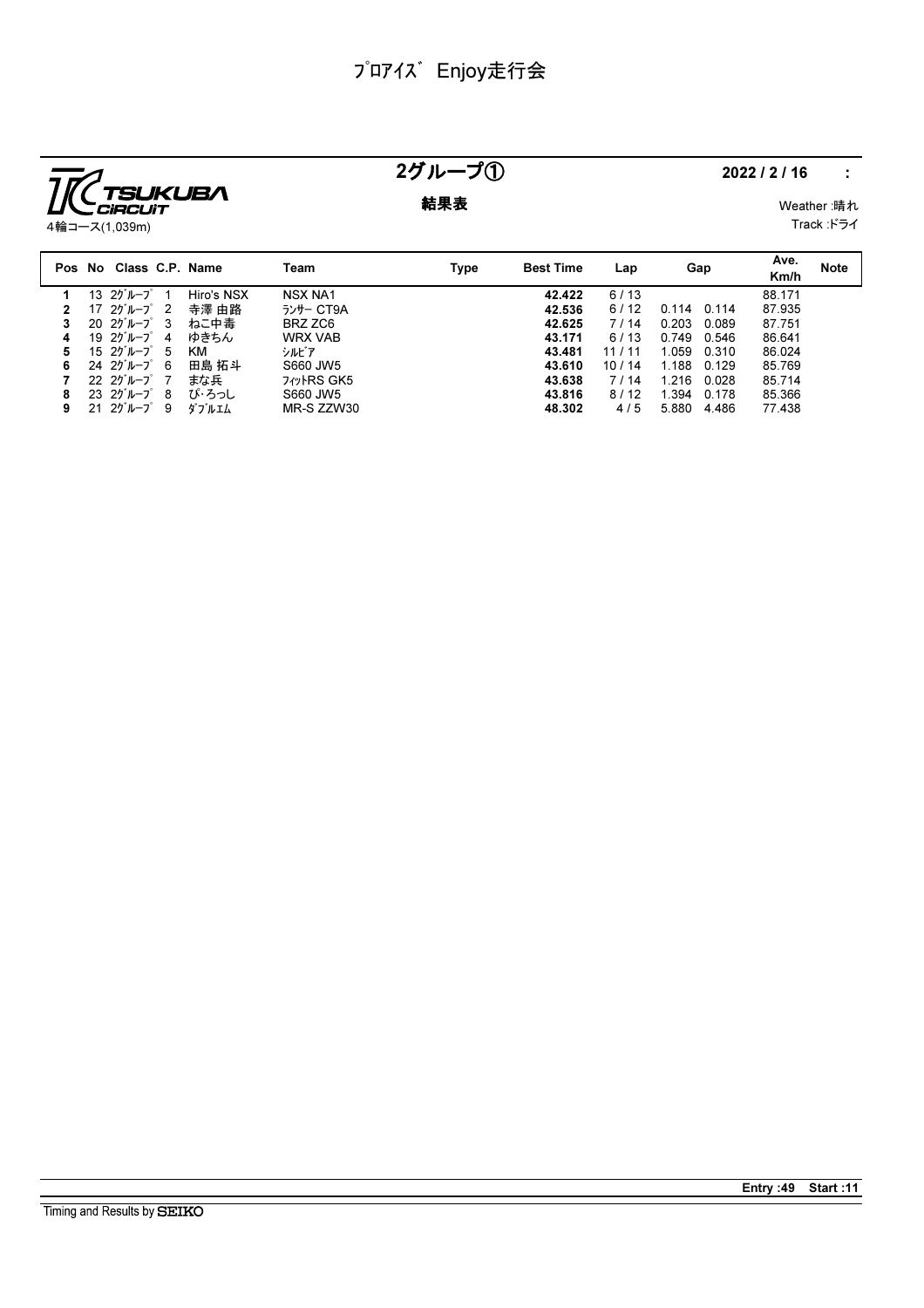

### 2グループ② 2022/2/16 :

**結果表** Weather :晴れ

4輪コース(1,039m)

Track :ドライ

|    | Pos No Class C.P. Name                                                   |            | Team                       | Type | <b>Best Time</b> | Lap   | Gap            | Ave.<br>Km/h | <b>Note</b> |
|----|--------------------------------------------------------------------------|------------|----------------------------|------|------------------|-------|----------------|--------------|-------------|
|    | 13 $25^{\circ}$ $\sim$ $-7^{\circ}$                                      | Hiro's NSX | <b>NSX NA1</b>             |      | 41.992           | 9/11  |                | 89.074       |             |
|    | 17 $25^{\circ}$ $\mu$ $-7^{\circ}$ 2                                     | 寺澤 由路      | ランサー CT9A                  |      | 42.106           | 10/12 | 0.114<br>0.114 | 88.833       |             |
|    | $2025$ <sup><math>\mu</math></sup> $-2$ <sup><math>\sigma</math></sup> 3 | ねこ中毒       | BRZ ZC6                    |      | 42.520           | 10/14 | 0.528<br>0.414 | 87.968       |             |
| 4  | 19 $25^{\circ}$ $\mu$ $-7^{\circ}$ 4                                     | ゆきちん       | <b>WRX VAB</b>             |      | 43.334           | 4/13  | 1.342<br>0.814 | 86.316       |             |
| 5. | $22 \t20^{\circ}$ $\mu$ $-7^{\circ}$ 5                                   | まな兵        | <b>7</b> <i>tv</i> ·RS GK5 |      | 43.535           | 12/13 | 1.543<br>0.201 | 85.917       |             |
| 6. | 24 $20^{\circ}$ $\mu$ $-7^{\circ}$ 6                                     | 田島 拓斗      | S660 JW5                   |      | 43.820           | 11/13 | 1.828<br>0.285 | 85.358       |             |
|    | $2325\,\nu-\nu$ 7                                                        | ぴ・ろっし      | S660 JW5                   |      | 44.142           | 5/6   | 2.150<br>0.322 | 84.736       |             |
| 8  | 16 $25^{\circ}$ $\mu$ $-7^{\circ}$ 8                                     | 光GO        | フェラーリ348                   |      | 44.571           | 12/13 | 2.579<br>0.429 | 83.920       |             |
| 9  | $2120^{\circ}$ $\mu$ $ 7^{\circ}$ 9                                      | ダブルエム      | MR-S ZZW30                 |      | 45.178           | 6/13  | 3.186<br>0.607 | 82.793       |             |
| 10 | 15 $25 - 7$ 10                                                           | ĸм         | シルビア                       |      | 47.267           | 212   | 5.275 2.089    | 79.133       |             |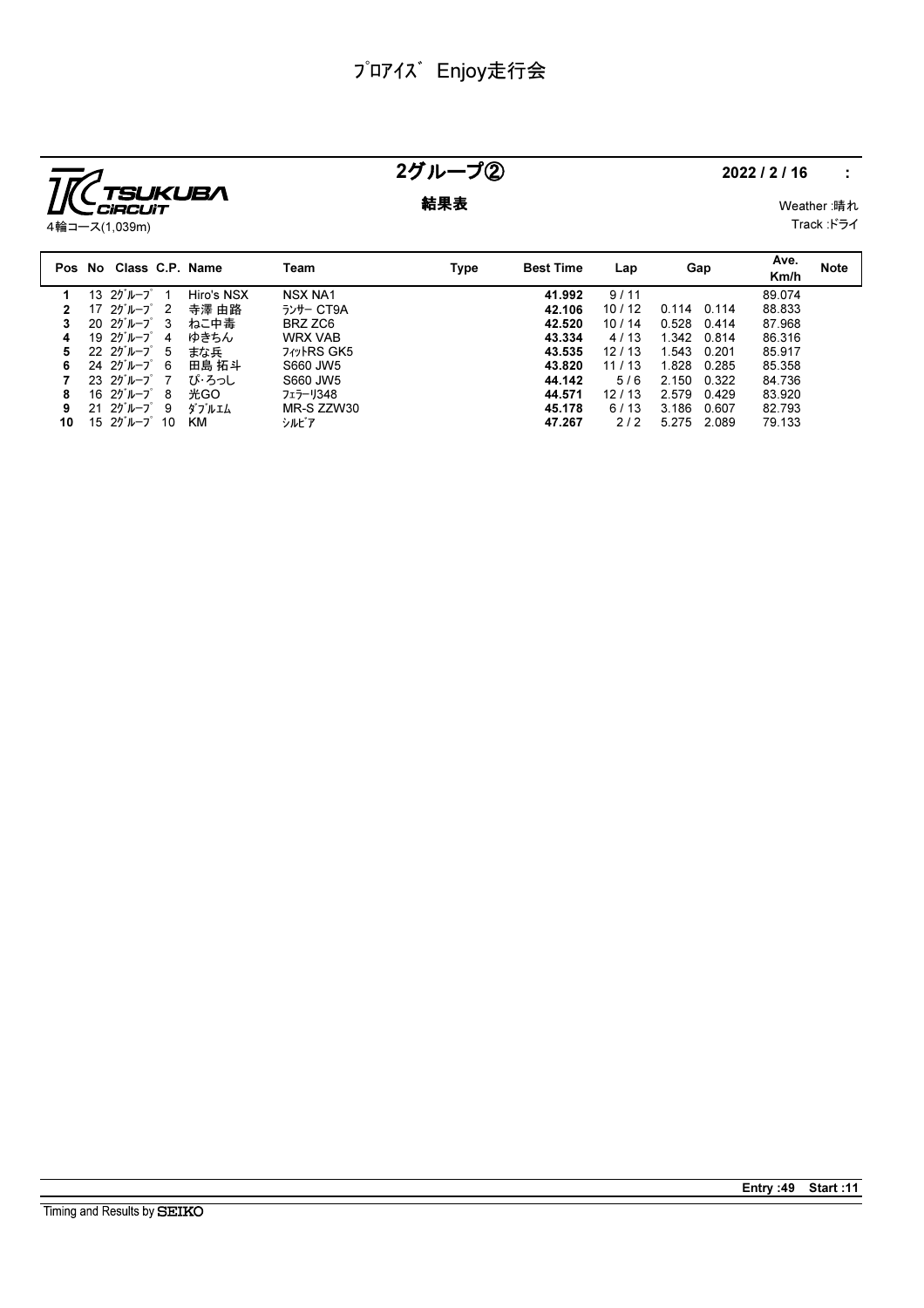

### 2グループ③ 2022/2/16 :

**結果表** Weather :晴れ

Track :ドライ

|    | Pos No Class C.P. Name                 |            | Team           | Type | <b>Best Time</b> | Lap   | Gap            | Ave.<br>Km/h | <b>Note</b> |
|----|----------------------------------------|------------|----------------|------|------------------|-------|----------------|--------------|-------------|
|    | 17 $25^{\circ}$ $\sim$ $-7^{\circ}$    | 寺澤 由路      | ランサー CT9A      |      | 41.952           | 6/12  |                | 89.159       |             |
|    | $27 \t37 \t1 - 7 \t1$                  | 竹島 廉       | S2000          |      | 42.050           | 3/12  | 0.098<br>0.098 | 88.951       |             |
| 3  | $2025\% - 722$                         | ねこ中毒       | BRZ ZC6        |      | 42.480           | 8/14  | 0.528<br>0.430 | 88.051       |             |
|    | 13 $25 - 7$ 3                          | Hiro's NSX | <b>NSX NA1</b> |      | 42.552           | 8/12  | 0.600<br>0.072 | 87.902       |             |
| 5. | 19 $25^{\circ}$ $\mu$ $-7^{\circ}$ 4   | ゆきちん       | <b>WRX VAB</b> |      | 43.073           | 3/14  | 1.121<br>0.521 | 86.839       |             |
| 6  | 15 $20^{\circ}$ $\mu$ - $7^{\circ}$ 5  | КM         | シルビア           |      | 43.449           | 12/13 | 1.497<br>0.376 | 86.087       |             |
|    | $24 \t20^{\circ}$ $\mu$ $-7^{\circ}$ 6 | 田島 拓斗      | S660 JW5       |      | 43.932           | 5/13  | 1.980<br>0.483 | 85.141       |             |
| 8  | 16 $25^{\circ}$ $\mu$ $-7^{\circ}$ 7   | 光GO        | フェラーリ348       |      | 44.079           | 6/11  | 2.127<br>0.147 | 84.857       |             |
| 9  | $23 \t20^{\circ} \nu - 7^{\circ} 8$    | ぴ・ろっし      | S660 JW5       |      | 44.555           | 5/13  | 2.603<br>0.476 | 83.950       |             |
| 10 | $2125\mu-7$ 9                          | ダブルエム      | MR-S ZZW30     |      | 44.665           | 4/10  | 2.713<br>0.110 | 83.743       |             |